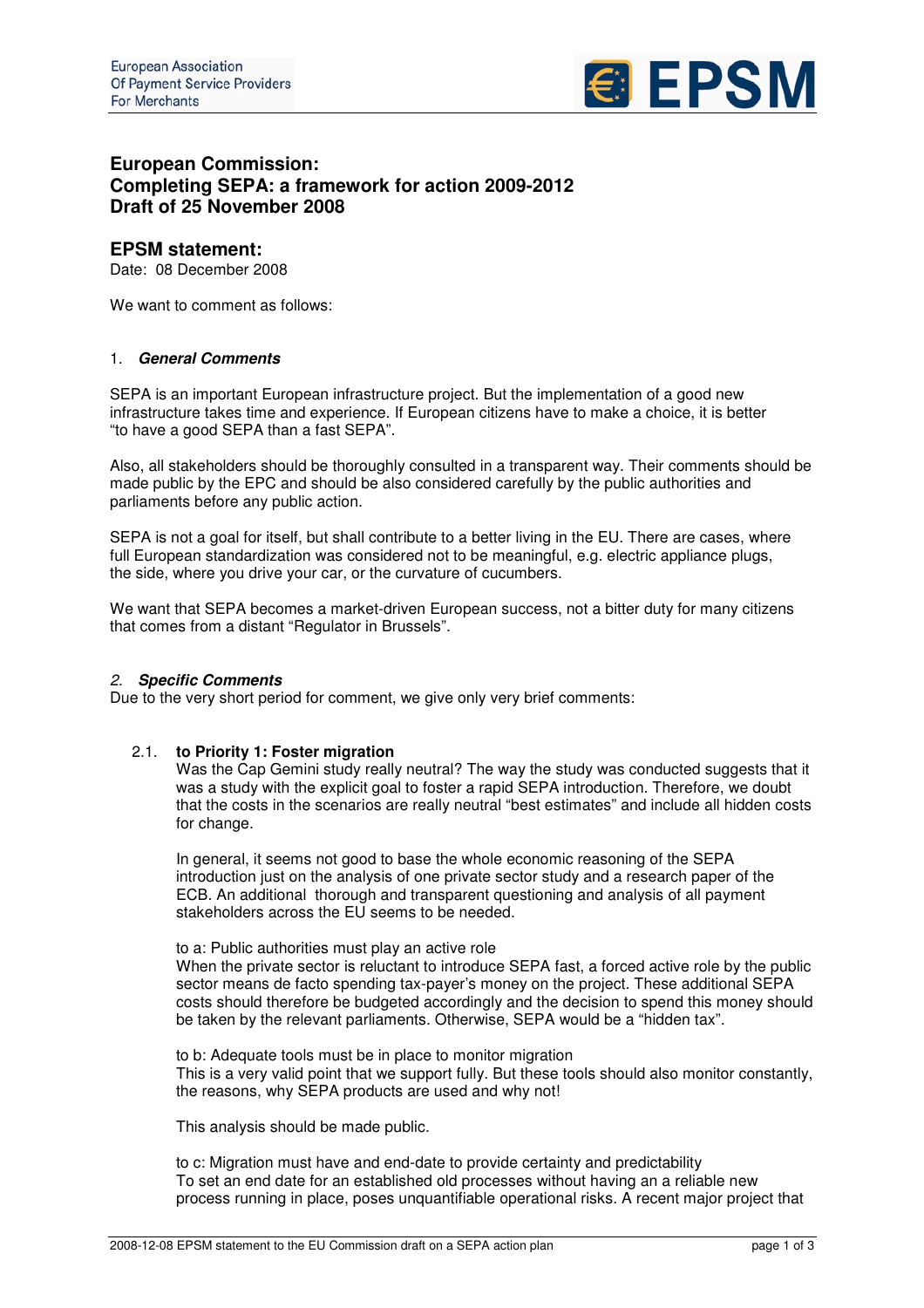

was introduced with strict time-lines without any fallback, was the German road toll "Toll Collect". This costed billions of lost Euros to the tax payer. This tax payer expenditure was not necessary at all.

Therefore, we suggest that the discussion of any phasing out old payment methods should start at earliest 2 -3 years after the successful introduction of the new methods. For such a successful introduction, at least 10% of all payments should be handled by the new method.

In general, we hold the French approach for realistic, that a final phasing out date for old methods should be set only after at least app. 80% of all transactions are handled by new methods.

The cited deadlines in the action plan should be modified accordingly.

#### 2.2. **to Priority 2: Raise SEPA awareness and promote SEPA products**

Transparent and concrete information is a good goal. All communication should clearly indicate all SEPA advantages – and also which changes are due to the PSD.

But it should also state clearly, that SEPA has been up to now a project of the European Banks, it has not been formally a project of the European governments or other European entities.

#### 2.3. **to Priority 3: Design a sound legal environment and strengthen SEPA compliance**

to a) Complete the legal framework for SEPA

A lot has been done already. Looking specifically to the German market, a mandate migration is probably not possible according to the official legal experts. Therefore not to much further emphasis should be put on this subject. On the review of regulation 2560/2001, it will be very interesting, if this will apply also to direct debit charge back prices to bank customers.

#### to b) Competition issues

This seems to be the most difficult and most hotly debated topic. This is a question about major "money". Here the DG competition should play an active role, possibly with the transparent support of national governments, national parliaments and the European parliament. It should be clear that for many applications, direct debits and card payments are direct payment substitutes.

At the end, a joint formal European regulation, decided by the national governments and the parliaments might be necessary for direct debits and card payments.

#### to c) Compliance issues

Who decides if and when any product or measure will be "SEPA compliant"? As there are many commercial interests in this subject, a joint initiative between EU DG Internal Markets, EU DG Competition and the Eurosystem should ultimately make this decision based on detailed technical and commercial knowledge.

This question is too important to leave it to the "private sector EPC".

#### 2.4. **to Priority 4: Ensure necessary standardization, interoperability and security**

In the long term, this might be the most important benefit of the whole SEPA project:

Here, clear and transparent organizations and decisions with the input of all stakeholders are important. A relatively good example in telecommunications is the work of ETSI.